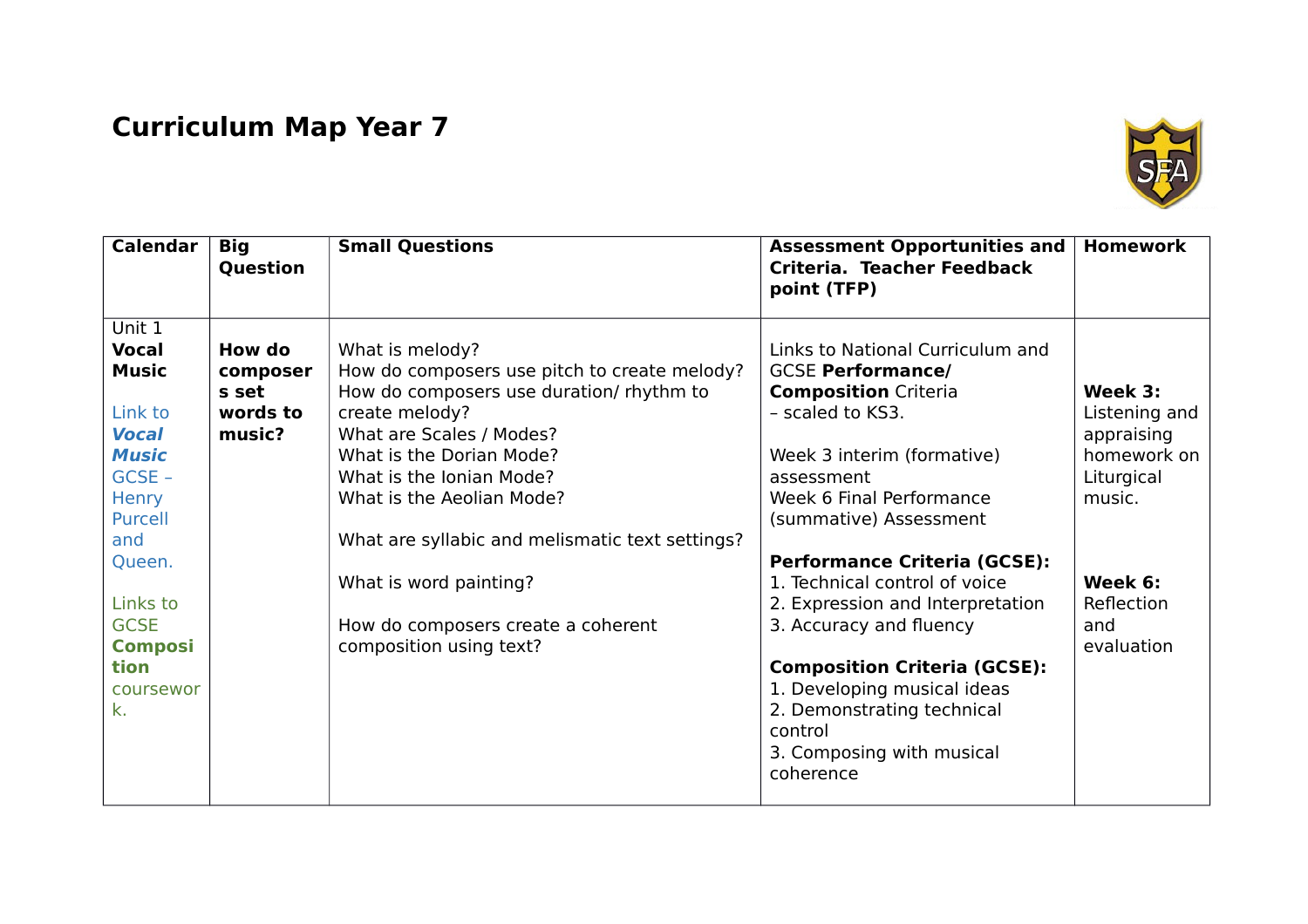| Unit 2           | How do          | What are time signatures?                       | Links to National Curriculum and    |               |
|------------------|-----------------|-------------------------------------------------|-------------------------------------|---------------|
| <b>Drummin</b>   | composer        | What are simple time signatures?                | <b>GCSE Performance/</b>            |               |
| g in             | s create        | What is common time?                            | <b>Composition Criteria</b>         | Week 3:       |
| simple           | pieces          | What are the note durations/ rhythm patterns in | - scaled to KS3.                    | Listening and |
| time             | using           | common time?                                    |                                     | appraising    |
| signatur         | percussio       | What are the correct hand positions for         | Week 3 interim (formative)          | homework on   |
| es               | n               | drumming simple rhythms?                        | assessment                          | African       |
| Link to          | instrumen       | What is homorhythm?                             | Week 6 Final Performance            | drumming      |
| <b>Fusions</b>   | ts, rhythm      | What is polyrhythm?                             | (summative) Assessment              | piece.        |
| $GCSE -$         | and             | What is a rhythmical cadence?                   |                                     |               |
| <b>Afro Celt</b> | texture?        | How do we compose a one bar rhythm?             | <b>Performance Criteria (GCSE):</b> |               |
| <b>Sound</b>     |                 | How do we compose a four bar rhythm?            | 1. Technical control of instrument  |               |
| System/          |                 | What is structure?                              | 2. Expression and Interpretation    | Week 6:       |
| Samba            |                 | What is an additive / subtractive structure?    | 3. Accuracy and fluency             | Reflection    |
| <b>Em</b>        |                 | How do we structure a coherent piece?           |                                     | and           |
| Preludio.        |                 |                                                 | <b>Composition Criteria (GCSE):</b> | evaluation    |
|                  |                 | How do composers create a coherent              | 1. Developing musical ideas         |               |
| Links to         |                 | composition using features of African           | 2. Demonstrating technical          |               |
| <b>GCSE</b>      |                 | Drumming?                                       | control                             |               |
| <b>Composi</b>   |                 |                                                 | 3. Composing with musical           |               |
| tion             |                 |                                                 | coherence                           |               |
| coursewor        |                 |                                                 |                                     |               |
| k.               |                 |                                                 |                                     |               |
|                  |                 |                                                 |                                     |               |
| Unit $3$         | How do          | What is Haiku?                                  | Links to National Curriculum and    |               |
| Japanese         | composer        | What are Pentatonic scales?                     | <b>GCSE Performance/</b>            |               |
| <b>Music</b>     | s use           | What is the Minor Pentatonic?                   | <b>Composition Criteria</b>         | Week 3:       |
|                  | features        | What is a Drone/ Dyad?                          | - scaled to KS3.                    | Listening and |
|                  | of World        | What are Tonics and Dominants?                  |                                     | appraising    |
| Link to          | <b>Music to</b> | What is the Shakuhachi?                         | Week 3 interim (formative)          | homework on   |
| <b>Fusions</b>   | create          | What is the Shamisen?                           | assessment                          | Japanese      |
| $GCSE -$         | effective       | What is the <b>Koto</b> ?                       | Week 6 Final Performance            | music.        |
| <b>Afro Celt</b> | compositi       |                                                 | (summative) Assessment              |               |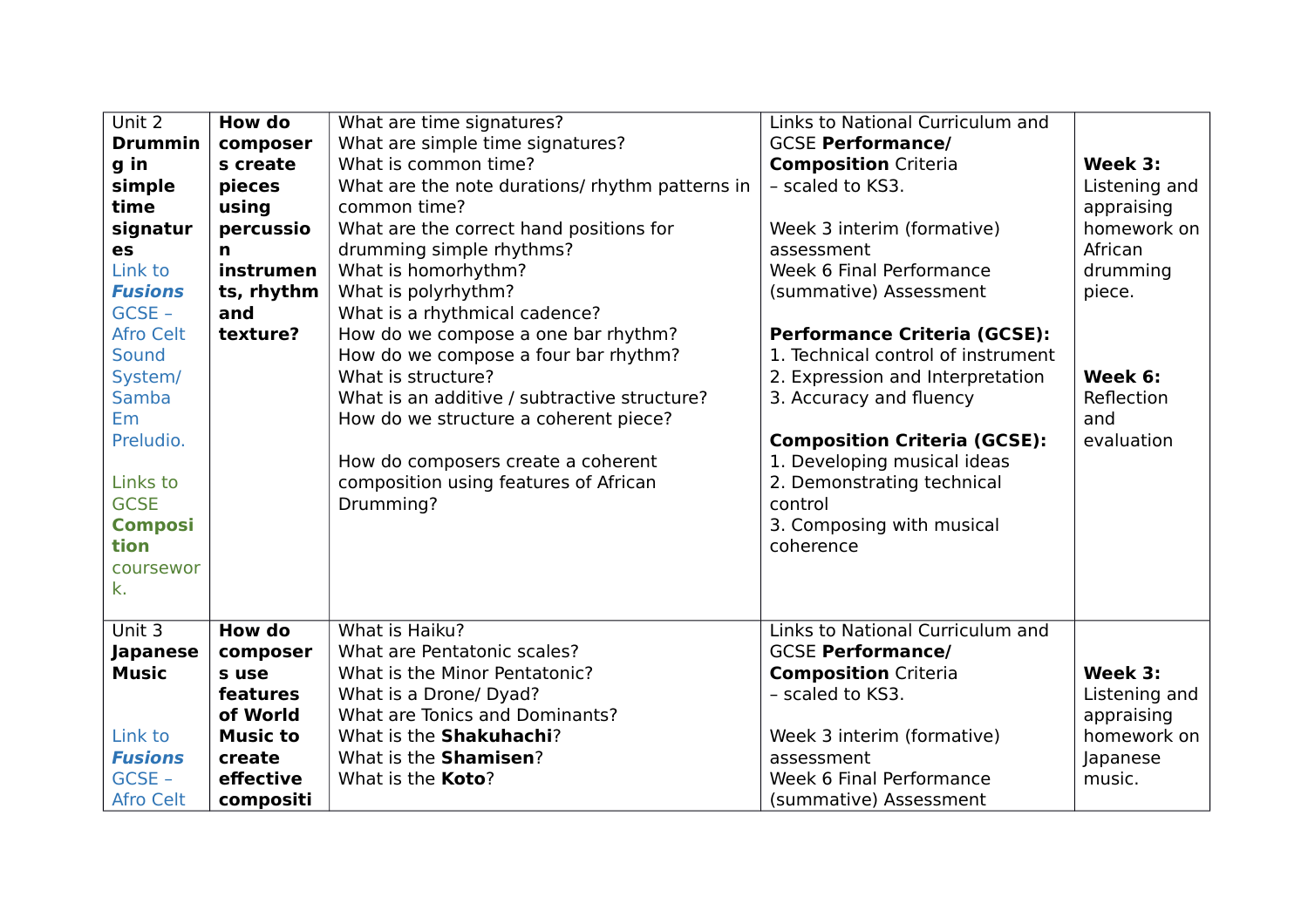| Sound            | ons?              | What is Ternary Form?                           |                                                                           |               |
|------------------|-------------------|-------------------------------------------------|---------------------------------------------------------------------------|---------------|
| System/          |                   |                                                 | <b>Performance Criteria (GCSE):</b>                                       |               |
| Samba            |                   | How do composers create a coherent              | 1. Technical control of instrument                                        | Week 6:       |
| <b>Em</b>        |                   | composition using features of World music?      | 2. Expression and Interpretation                                          | Reflection    |
| Preludio.        |                   |                                                 | 3. Accuracy and fluency                                                   | and           |
|                  |                   |                                                 |                                                                           | evaluation    |
| Links to         |                   |                                                 | <b>Composition Criteria (GCSE):</b>                                       |               |
| <b>GCSE</b>      |                   |                                                 | 1. Developing musical ideas                                               |               |
| <b>Composi</b>   |                   |                                                 | 2. Demonstrating technical                                                |               |
| tion             |                   |                                                 | control                                                                   |               |
| coursewor        |                   |                                                 | 3. Composing with musical                                                 |               |
| k.               |                   |                                                 | coherence                                                                 |               |
|                  |                   |                                                 |                                                                           |               |
| Unit 4:          | <b>How do</b>     | What is the role/ function of Hindustani        | Links to National Curriculum and                                          | Week 3:       |
| <b>Sangita</b>   | composer          | <b>Classical Music?</b>                         | <b>GCSE Performance/</b>                                                  | Listening and |
| $\sim$ Music     | s use             | What is Raga Desh?                              | <b>Composition Criteria</b>                                               | appraising    |
| of India         | features          | What are the ascending and descending pitches   | - scaled to KS3.                                                          | homework on   |
|                  | of the            | of Raga Desh?                                   |                                                                           | Hindustani    |
| Link to          | <b>Hindustan</b>  | What is the correct hand position to play the   | Week 3 interim (formative)                                                | Classical     |
| <b>Fusions</b>   | i Classical       | pitches of Raga Desh at the Keyboard?           | assessment                                                                | Music.        |
| GCSE-            | <b>Tradition</b>  | What are Sa and Pa (Tonic and Dominant)?        | Week 6 Final Performance                                                  |               |
| <b>Afro Celt</b> | to create         |                                                 | (summative) Assessment                                                    |               |
| Sound            | music for         | What are the structures in Hindustani Classical |                                                                           | Week 6:       |
| System/<br>Samba | reflection<br>and | Music: Alaap/ Jhor/ Jhalla/ Gat?                | <b>Performance Criteria (GCSE):</b><br>1. Technical control of instrument | Reflection    |
| <b>Em</b>        | worship?          | How do composers use tempo, dynamics, pitch     | 2. Expression and Interpretation                                          | and           |
| Preludio.        |                   | and rhythm to create an Alaap section?          | 3. Accuracy and fluency                                                   | evaluation    |
|                  |                   | How do composers use tempo, dynamics, pitch     |                                                                           |               |
| Links to         |                   | and rhythm to create a Gat section?             | <b>Composition Criteria (GCSE):</b>                                       |               |
| <b>GCSE</b>      |                   |                                                 | 1. Developing musical ideas                                               |               |
| <b>Composi</b>   |                   | How do composers create a coherent              | 2. Demonstrating technical                                                |               |
| tion             |                   | composition using features of Hindustani        | control                                                                   |               |
| coursewor        |                   | <b>Classical Music?</b>                         | 3. Composing with musical                                                 |               |
|                  |                   |                                                 |                                                                           |               |